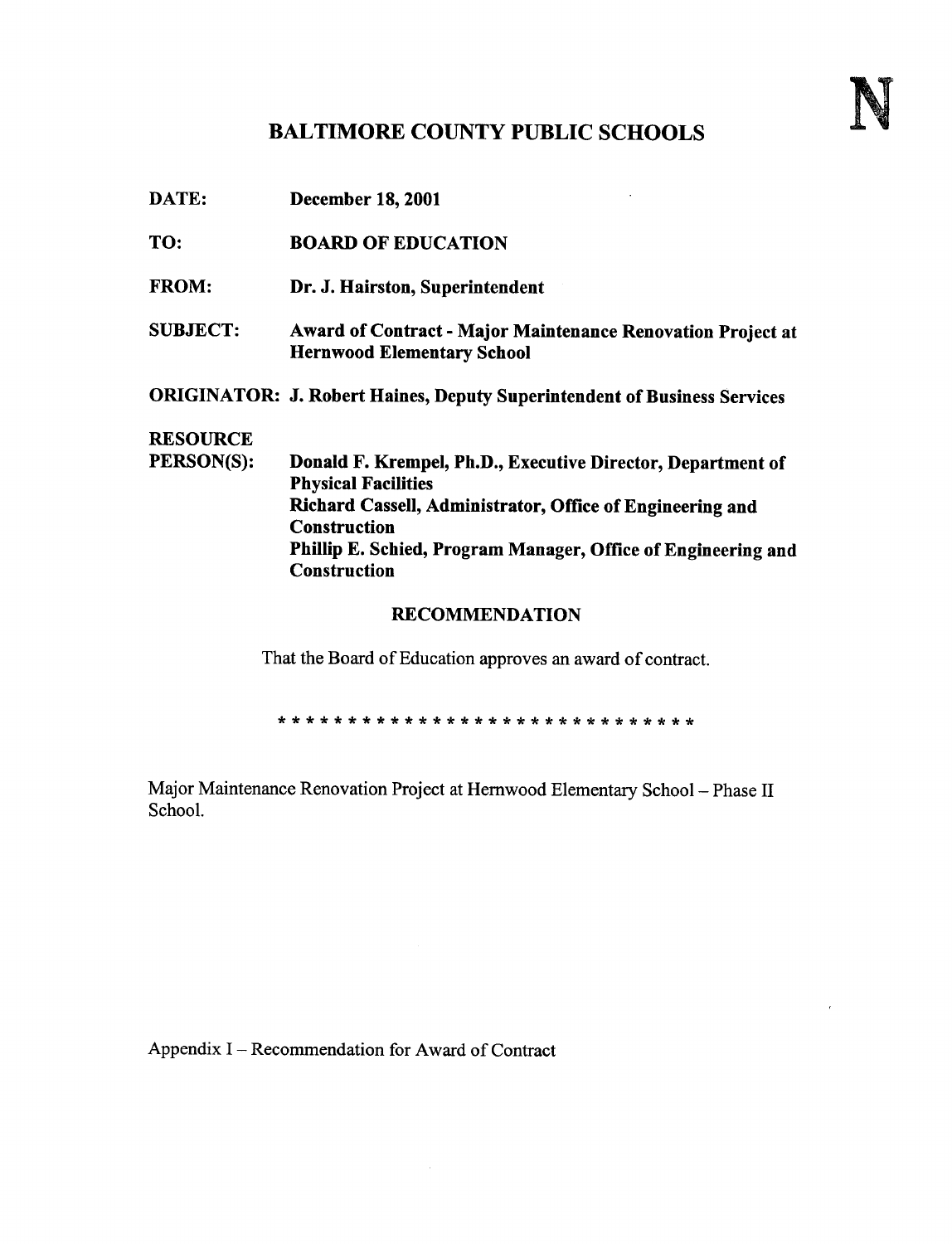## Appendix <sup>I</sup>

## Recommendation for Award of Contract Major Maintenance Renovation Project - Hernwood Elementary School December 18, 2001

On December 5, 2001, four (4) bids were received for the Major Maintenance Renovations at Hernwood Elementary School, Bid #3DI-REN2-174A . This project consists of renovations and upgrades to the existing heating, electrical and plumbing systems at this school. A summary of the bids is attached. Based on the bids received, the Department of Physical Facilities recommends an award of contract to North Point Builders, Inc., the lowest responsive bidder, in the amount of \$1,898,000.00.

At this time, we are also requesting <sup>a</sup> 5% Change Order Allocation in the amount of \$94,900.00 to cover any unforeseen conditions and minor changes to the contract, to be authorized and approved by the Building Committee in accordance with Board Policy.

Funding for these projects is available from the Capital Budget Project  $#665 -$  Major Maintenance.

**APPROVED:**  $\sqrt{10}$ 

Donald F. Krempel, Ph.D. **Executive Director**